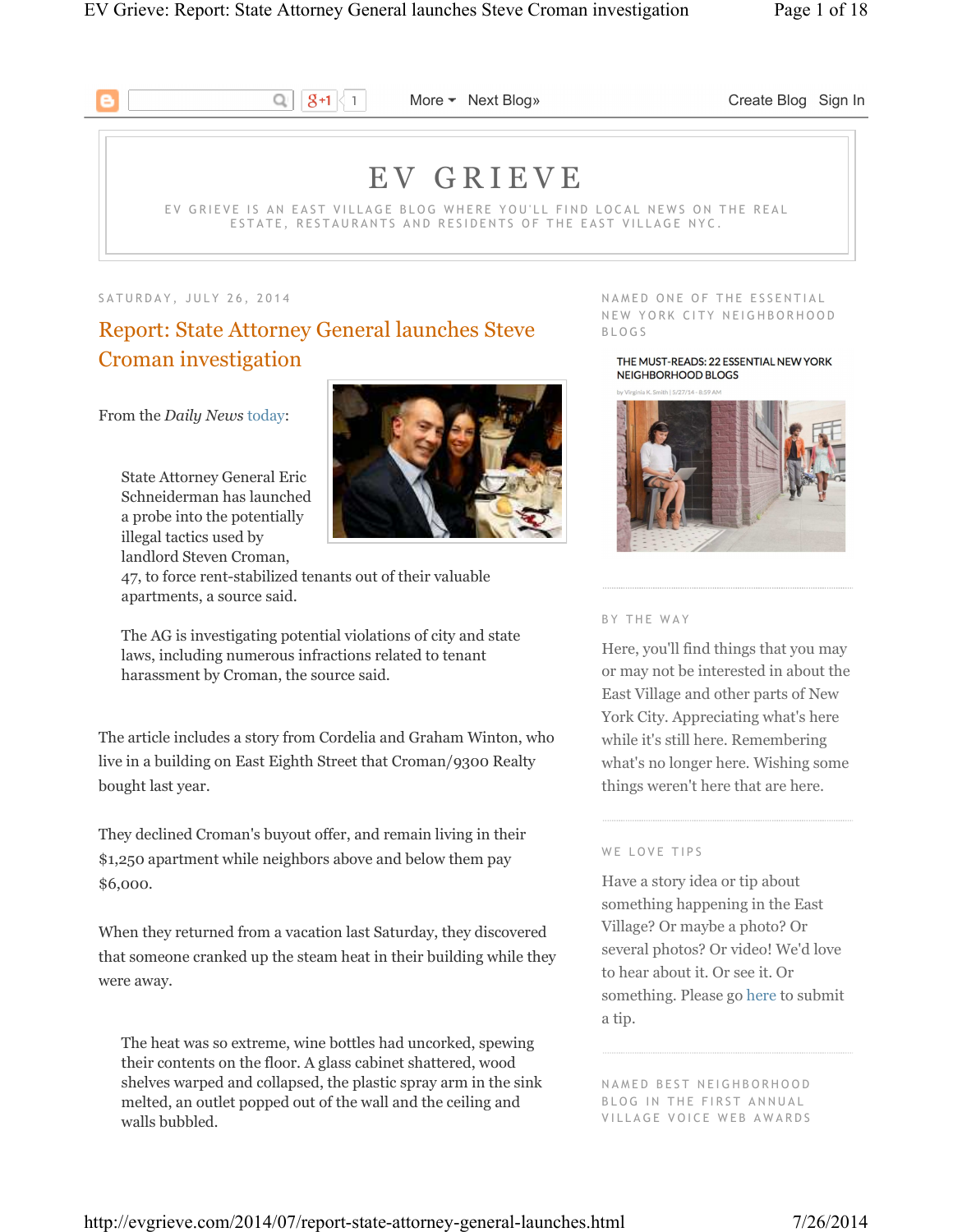You can read the article here for the rest of this.

Yesterday, the *Daily News* reported that Schneiderman slapped a cease-and-desist order on one of Croman's employees, ex-cop Anthony Falconite, who "tenants say has engaged in a campaign of harassment and intimidation to force them out."

### **Previously on EV Grieve:**

Watch a lot of people speak out against Steve Croman and 9300 **Realty** 

Despite plea, landlord doubling rent on East Village family with cancer-stricken 2 year old

[*Photo of Steve and Harriet Croman by Astrid Stawiarz/Getty Images for DuJour*]

## **O** SHARE **R** & C

POSTED BYGRIEVEAT10:21 AM LABELS:CROMAN REALTY,CROMANATED,STEVE CROMAN

### **9 C O M M E N T S :**

### Giovannisaid...

Lets be clear, this is just another form of theft and harassment which New York City landlords get away with every day. If your neighbor did this to you or your property they would be locked up, but if your landlord does it to you it's treated as if its perfectly legal, which it clearly is not.

None of these landlords would accept this if it happened to them, and neither should anyone else. Just because you happen to own a building does not men you can treat tenants like inmates on Rikers Island. But unless the media gets involved nothing usually happens.

Luckily karma is finally catching up to Steve Cro-Magnon, who was voted one of the city's Worst Landlords by the Village Voice back in 1998. One down and a few thousand more to go....

JULY 26, 2014 AT 11:07 AM



#### RECENT COMMENTS

Mac Mcgill commented on Todays Selfie Of Day: *...like....*

Anonymous commented on Report State Attorney General Launches: *I live in a Croman building and I can attest that there is no heat and hot water all winter. Then…*

Anonymous commented on Report State Attorney General Launches: *THE LOWEST BOWELS OF HELL ARE TOO GOOD FOR STEVE AND CROMAN 2014 - THE FALL OF THE…*

Anonymous commented on Report State Attorney General Launches: *What a greedy piece of shit.* 

Moe commented on First Signs Of Alphabet City Tompkins: *Oops meant 8:34, mr shmarty was earlier than I even knew.*

Anonymous commented on Report State Attorney General Launches: *I agree this is horrible. I myself benefit from a very good rent stabilized apartment. But I am…*

Anonymous commented on Report State Attorney General Launches: *Ghoul*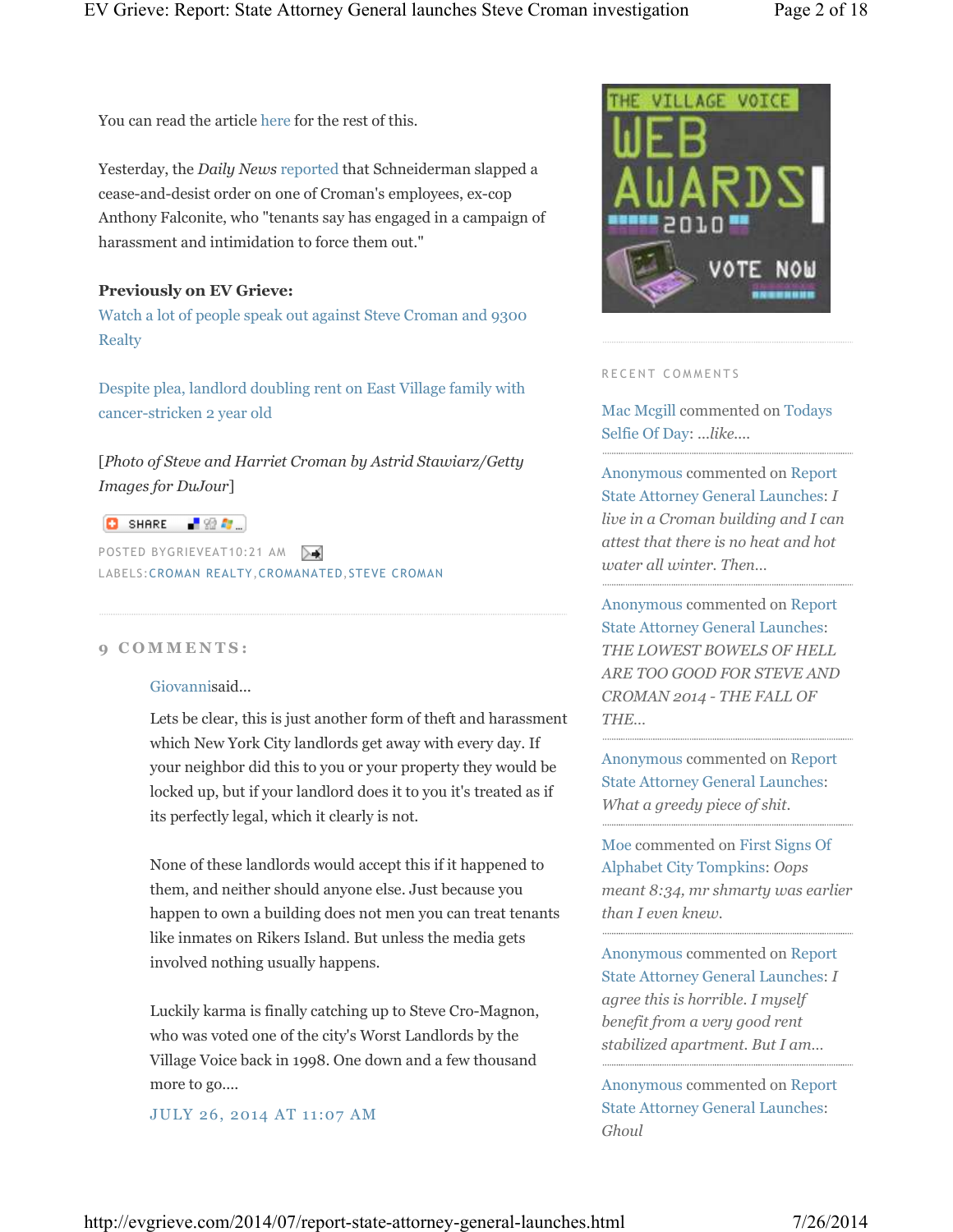Anonymous said...

*"The heat was so extreme, wine bottles had uncorked, spewing their contents on the floor. A glass cabinet shattered, wood shelves warped and collapsed, the plastic spray arm in the sink melted, an outlet popped out of the wall and the ceiling and walls bubbled"*

While I would like to see what is described above, actually happen to this dbag, I hope the plaintiffs are not going with this story as described here, as it's really not physically possible.

JULY 26, 2014 AT 12:36 PM

### Anonymous said...

GOOD. I am sick of pieces of shit like this being able to destroy lives and neighborhoods and only seeing buildings as a way to make money. People live here! This guy is one of the worst.

JULY 26, 2014 AT 2:28 PM

### Anonymous said...

I have an experience watching an operation like Crowman's get investigated by the AG. The dirt bag lost everything! Between lawyers, business operations suddenly having to become kosher (='s profit loss), fines, time lost, etc. The AG does not give you time to breathe. The AG only gets involved when they know they will win.

Hopefully this will be a turning point and a lesson to Steven Croman's peers.

### JULY 26, 2014 AT 4:03 PM

### Anonymous said...

Steve and Harriet Croman's modus operandi is to buy small tenement buildings strictly because they have so few tenants the complaints never seemed to reach official's ears. IF someone bought 100-unit buildings uptown and did what he's been doing across a 1,000 plus units spread all over the Lower East Side the past dozen years, they would have been shut down and locked up a long time ago.

Anonymous commented on Check Out Sunny And Annies New Floor: *Love them!*

↑ Get Recent Comments Widget



NEITHER MORE NOR LESS (2006-2 0 1 1 )



### SITES OF NOTE

Jeremiah's Vanishing New York The Grumbler Neither More Nor Less Nadie Se Conoce Flaming Pablum The Vanishing City Save the Lower East Side Mosaic Man Trail Runnin' Scared/Village Voice EV Heave New York Shitty City Room New York Observer/Real Estate **STUPEFACTION BoweryBoogie** Jefferson Siegel NEW YORK IN THE 1990's PHOTO ARCHIVE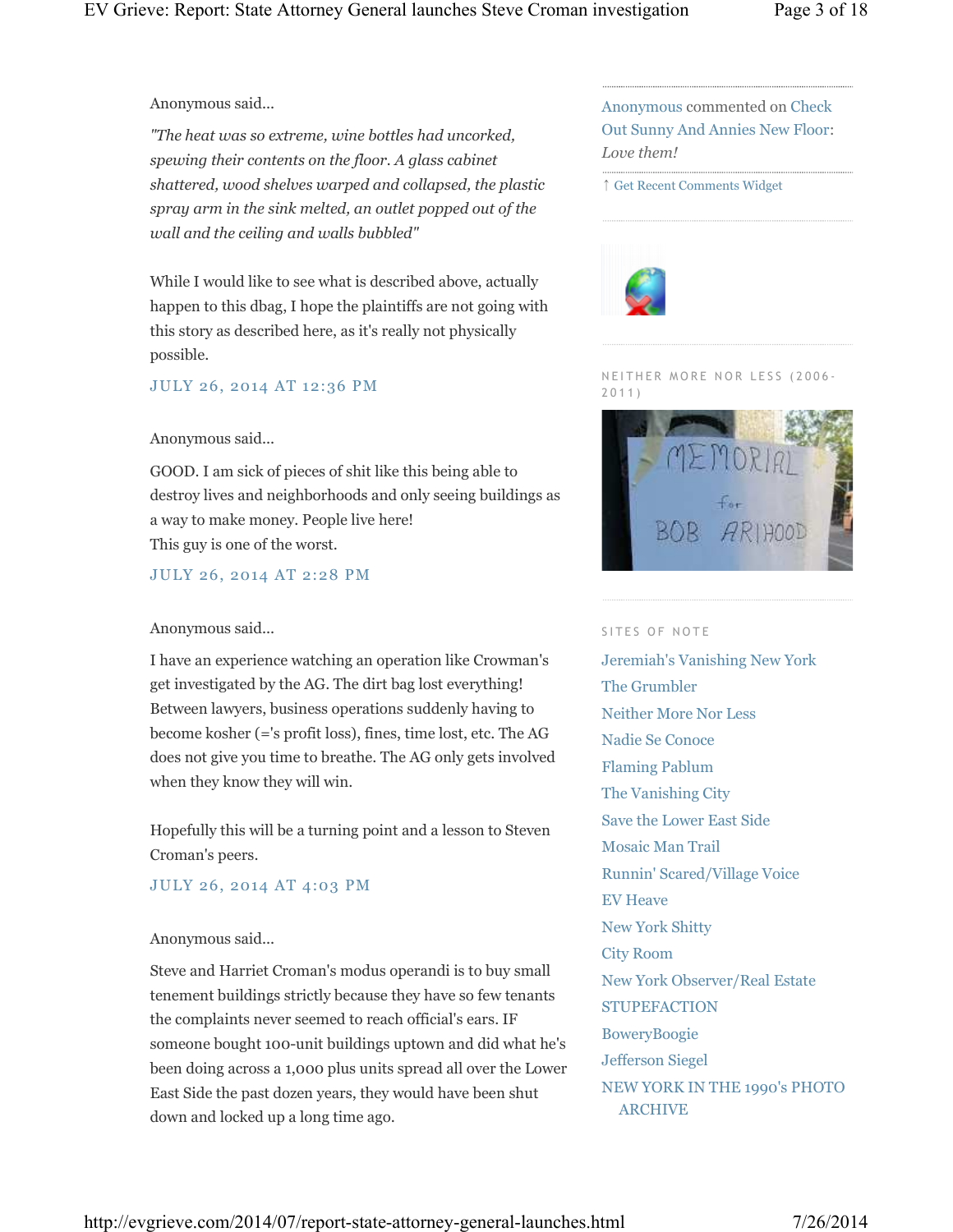### JULY 26, 2014 AT 6:06 PM

Anonymous said...

Ghoul

### JULY 26, 2014 AT 8:12 PM

### Anonymous said...

I agree this is horrible. I myself benefit from a very good rent stabilized apartment. But I am curious? Where were the \$6000 a month apartment people, and everyone else while this was happening? In every building I know in the hood, steam heat affects all apartments in the building. Just saying...

JULY 26, 2014 AT 8:13 PM

Anonymous said...

What a greedy piece of shit.

JULY 26, 2014 AT 9:23 PM

Anonymous said...

THE LOWEST BOWELS OF HELL ARE TOO GOOD FOR STEVE AND CROMAN

2014 -

# THE FALL OF THE CROMAN EMPIRE ! JULY 26, 2014 AT 10:10 PM

Post a Comment

**LINKS TO THIS POST** 

Create a Link

Newer Post **COMPOSE EXECUTE:** Home **Older Post** 

Home

Subscribe to:Post Comments (Atom)

John Kobeck Photography Nonetheless (former Esquared) The Lo-Down GammaBlog East Village Radio Gog in NYC Tripping With Marty Marty After Dark Occupy East 4th Street jdx NoHo News Steven Hirsch **Crustypunks** Off The Grid/GVSHP James Maher Photography EV Transitions NY Through the Lens The Space at Tompkins NYC the Blog The Bowery Boys Twerking Hard in the East Village Hotel Chelsea Blog Ephemeral New York This Ain't the Summer of Love Bank the Nine The Shadow The Villager Curbed Eater The Real Deal Gothamist Lost City Forgotten New York Blah Blog Blah Greenwich Village Daily Photo Blog About Town NYC Taxi Photo East of Bowery Scouting New York

Nathan Kensinger Photography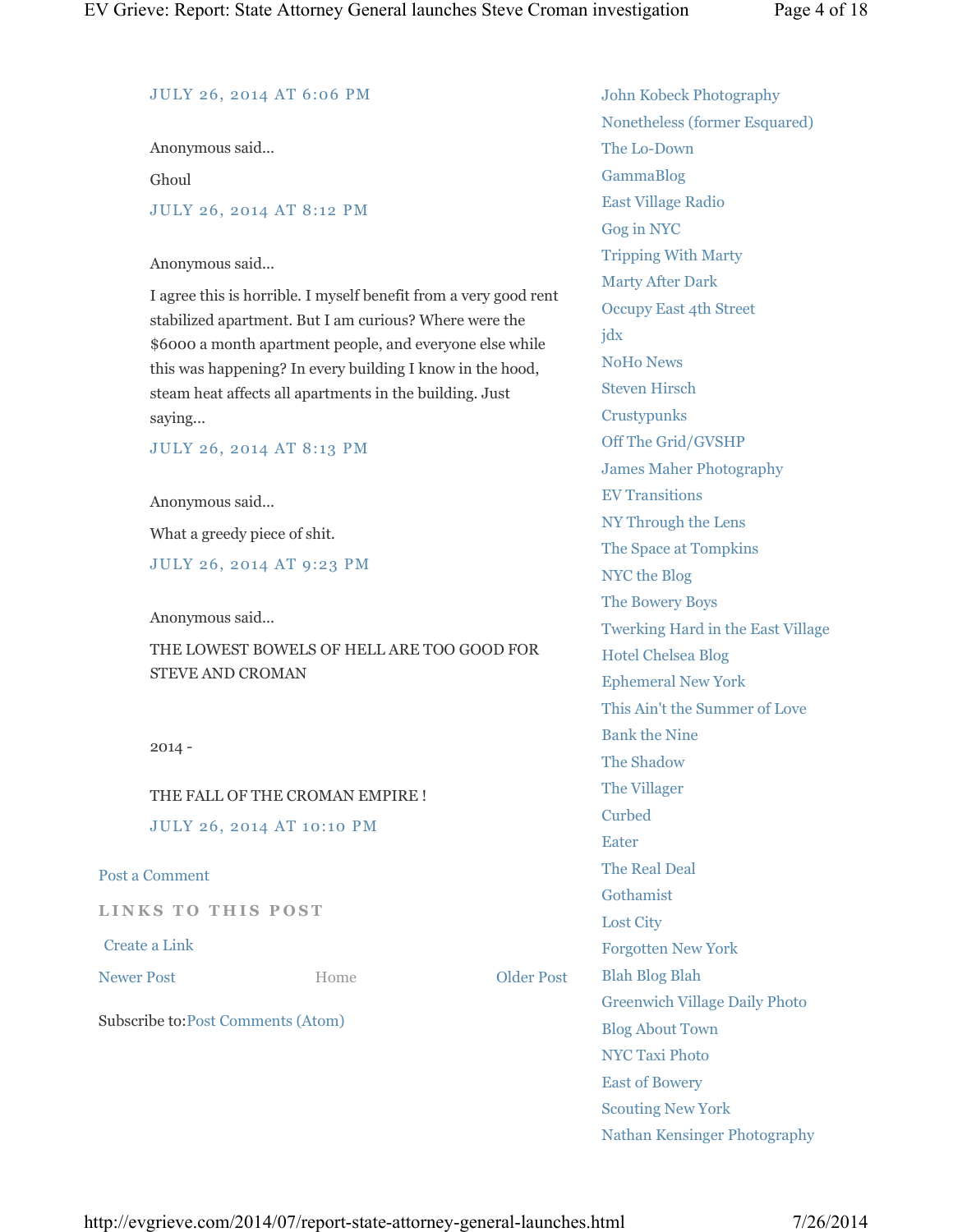

Fine Blog Slum Goddess Washington Square Park Patell and Waterman's History of New York Daily Intel Grub Street Melanie Melanie 2 Food Bank For New York City John Penley photo blog East Village Eats Bowery Alliance of Neighbors

#### B L O G A R C H I V E

▼ 2014 (1544)

 $\nabla$  July (210)

- Today's selfie of the day
- Check out Sunny and Annie's new floor
- Report: State Attorney General launches Steve Crom...
- Above 1st Avenue, 7:43 a.m., July 26
- A new weekly flea market outside St. Mark's Church...
- Today on East 6th Street: The 2nd annual Refresh B...
- The Heat is on
- Cafe Bari has closed after 21 years on Broadway an...
- EV Grieve Etc.: Mourning **Edition**
- Report: Attorney General slaps cease-and-desist or...
- First signs of the Alphabet City-Tompkins Square S...
- Reader mailbag: Where are the best coffee shops wi...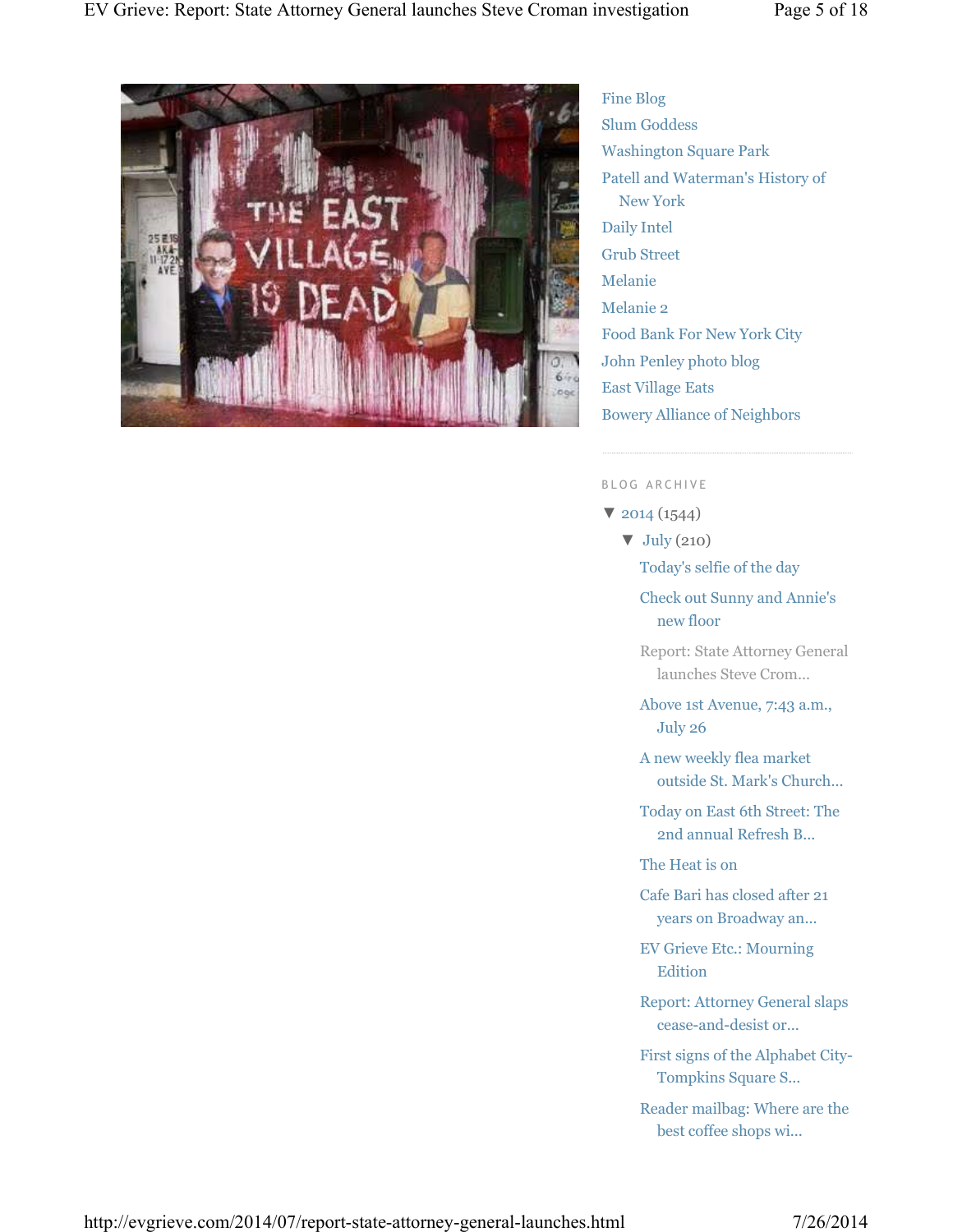Learn about the trees of Tompkins Square Park

Community 54 arrives on Avenue B

The Rodeo Bar closes for good after Sunday

The man who has his butt photographed all over New...

Today's sunset tonight

[Updated] Get your Jack Daniels in Tompkins Square...

Report: The Subway Inn will close next month

Dr. Dave is fighting eviction on East 2nd Street

The mural wall will remain on the Bowery and East ...

Mystery French bistro arrives at former Apartment ...

Free tonight in Tompkins Square Park: 'Fight Club'...

Yonekichi bringing rice burgers to East 9th Street...

The Nathaniel on 3rd Avenue and East 12th Street i...

We'll always have Craigslist

This is how hot it was today

Checking the line for Veselka's turn-back-the-cloc...

Meanwhile, outside Bull McCabe's ...

Out and About in the East Village

I Coppi returns to the East Village

Deeper discounts at Kim's as closing countdown con...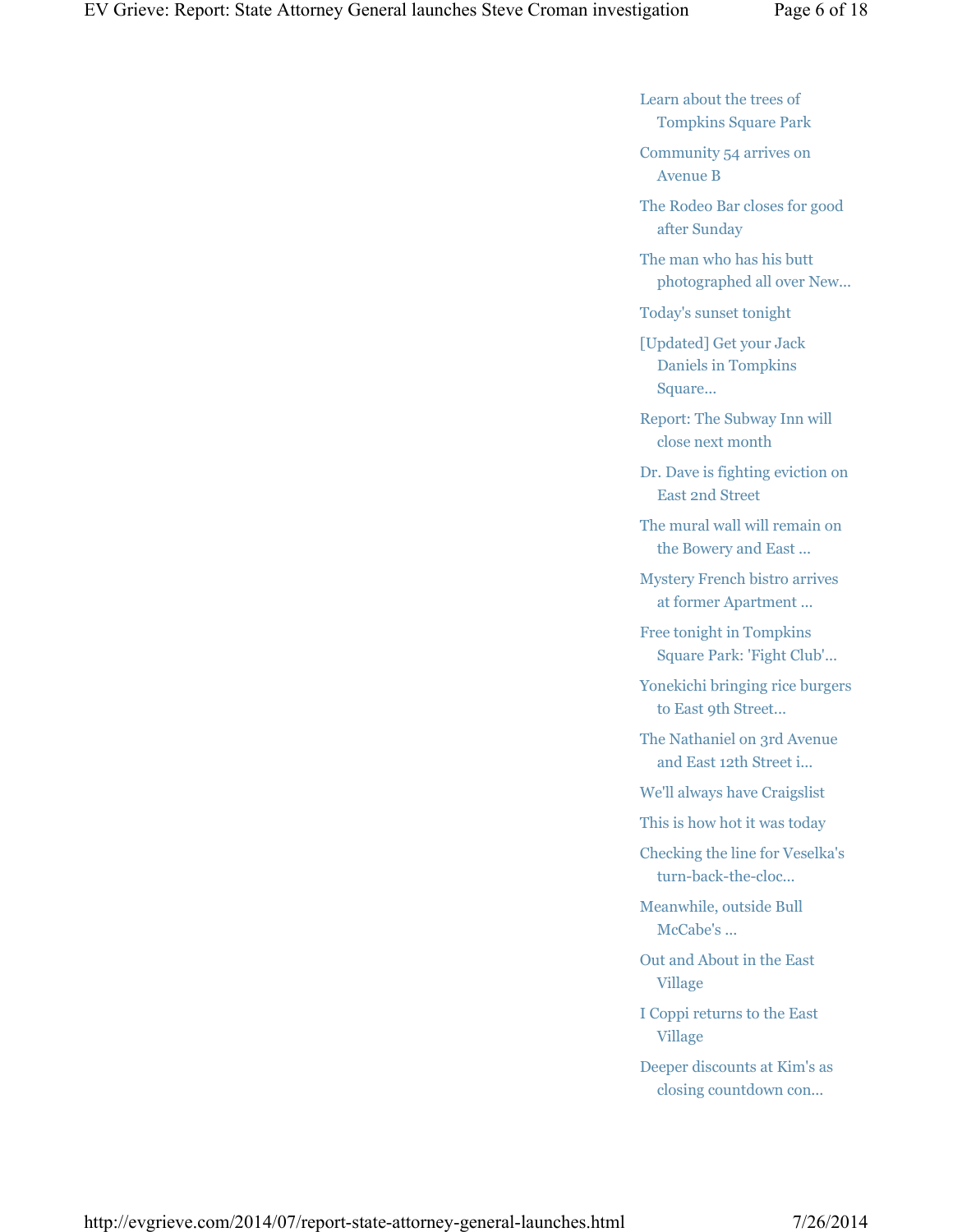Time-lapse video takes you through the months with...

Time to wait in line like it's 1954 at Veselka

Report: Google engineer accused of raping woman in...

EV Grieve Etc.: Mourning Edition

More about the Between the Seas Festival 2014, now...

These 2 luxury residential buildings are rising ve...

Reader mailbag: I need a small kitchen space for m...

Oyama getting the reboot on First Avenue

Hey, it's Max Fish

Noted

Family history found in free newspaper box

Did you know Michael Brody?

Celebrating 25 years at Paul's Da Burger Joint

Work starting on Mars Bar 2.0

Here lies the Blarney Cove

Here is your Red & Gold Crab Shack! signage on St....

Westside Market signage arrives

Birdbath Bakery remains closed, though it may only...

Girls! Girls! Girls!

Sunday sunset

More on Punjabi Grocery & Deli and the never-endin...

Week in Grieview

St. Mark's Bookshop is now open on East 3rd Street...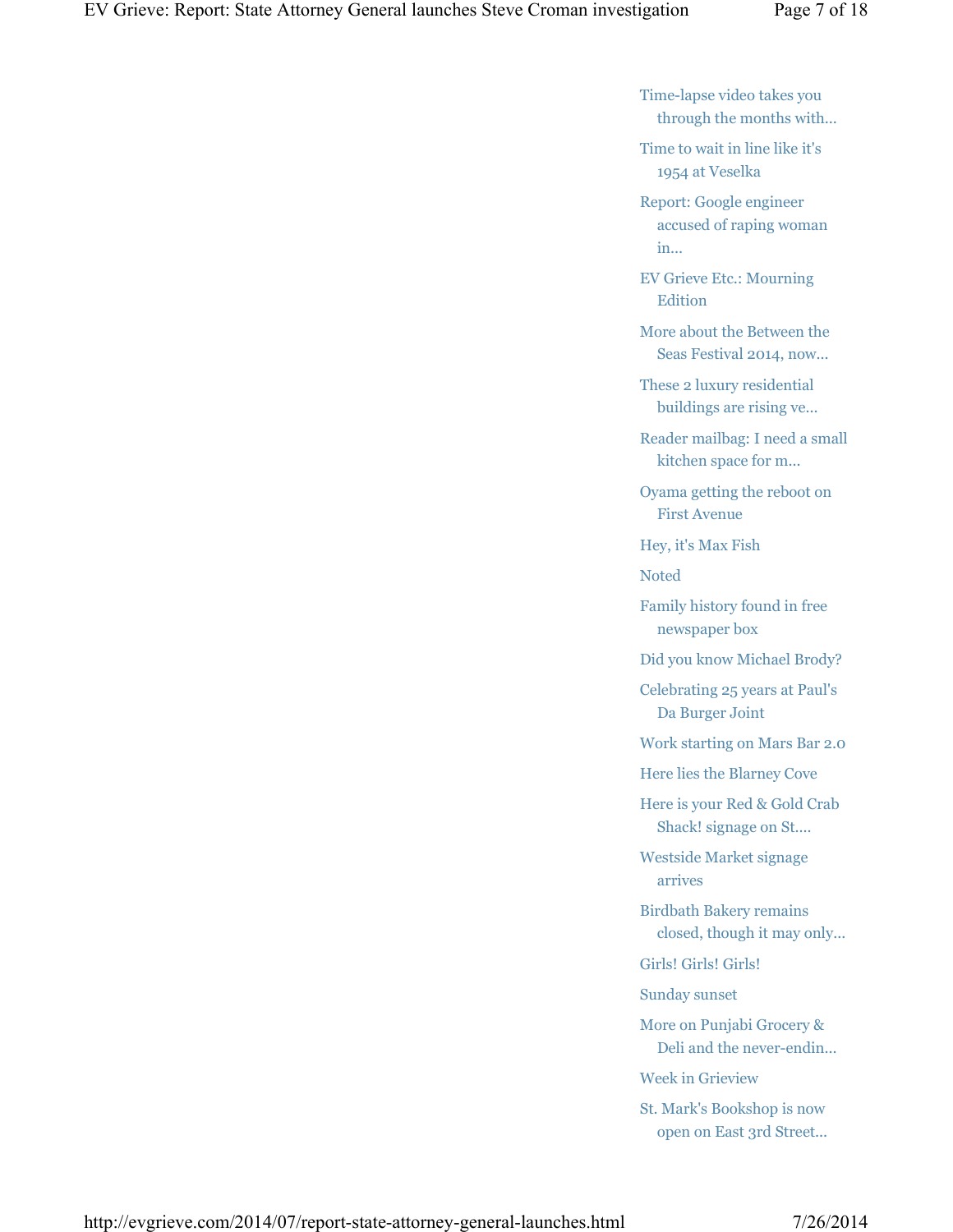| <b>POSTS</b>      |  |
|-------------------|--|
| <b>N</b> COMMENTS |  |

SUBSCRIBE TO

Reader report: Kids these days

Tompkins Square Park, 8:23 a.m., July 20

Beware ATM Skimming these Beware ATM Skimming sign...

[Updated] Feast your eyes on this new mural on Eas...

Today's hawk vs. squirrel action

Let's Dance

[Updated] Reader report: The 2 Bros. Pizza on 1st ...

EV Grieve Etc.: Mourning Edition

Report: The BP property on 2nd Avenue sold for \$32...

Oh no! Here come the sketchy blue boxes!

Epilogue from the Cadillac with the Tiger in it

Imitators already lining up to become the next Cad...

Celebrate 25 years of Paul's Da Burger Joint tomor...

Plans underway for a Tommy Ramone memorial

Citi Bike: A Reluctant Love Affair

Gabay's Outlet settling into new Avenue A home

Apartment 13 will not be reopening on Avenue C

Looking at a studio with a 'loft style' bedroom

Reminders tonight: See 'Fast Times in Ridgemont Hi...

How you can help Punjabi Grocery & Deli stay in bu...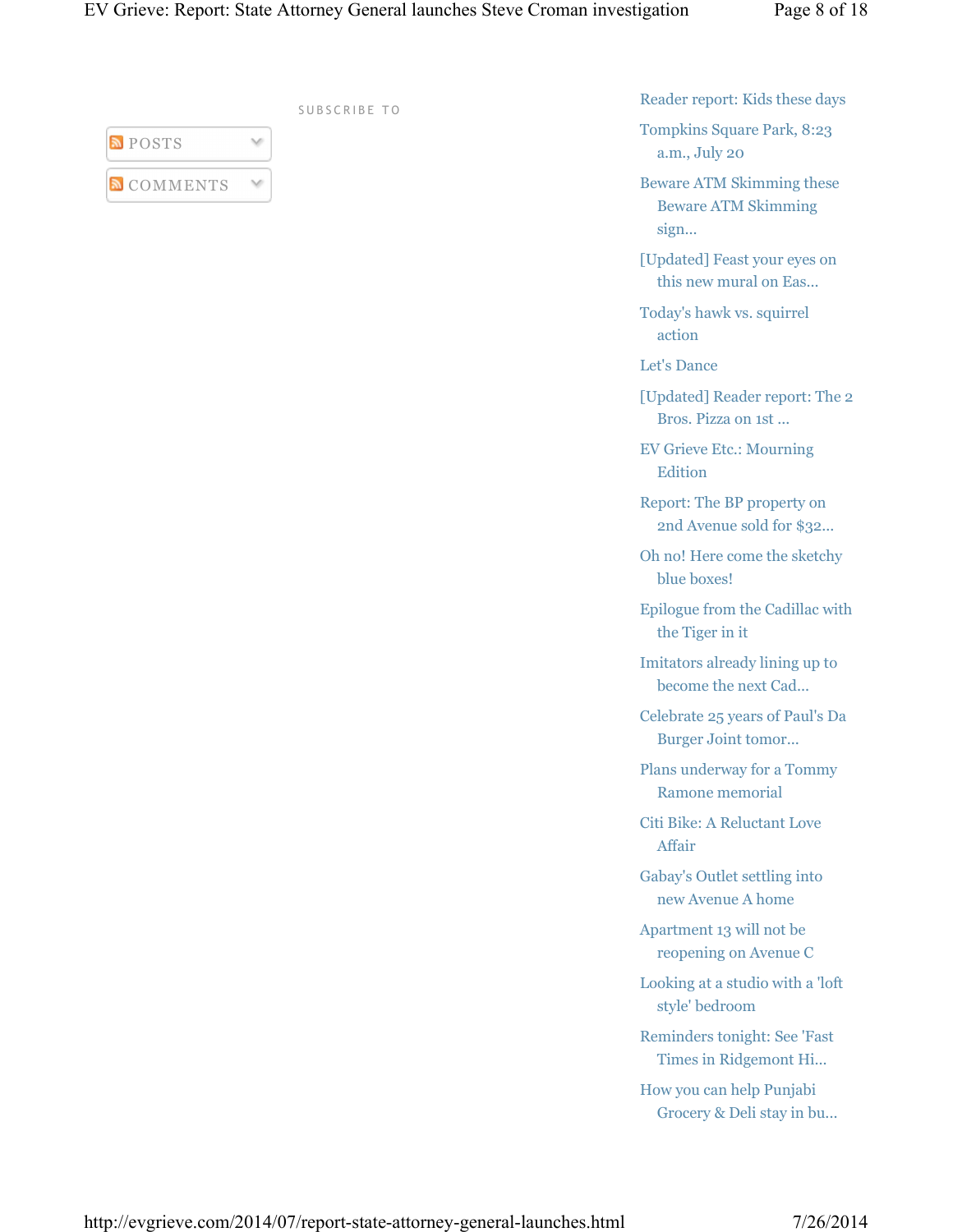Actually, the new rent for the Snack Dragon space ...

Meanwhile near City Hall....

Tonight's sunset

The animal extras of Judd Apatow's comedy 'Trainwr...

EV Grieve Etc.: Mourning Edition

Films in Tompkins series returns tomorrow night wi...

Out and About in the East Village

Reader mailbag: Where do I get a flat tire fixed i...

Options for this lovely East 7th Street townhouse ...

What a nice East Village 'micro loft' is going for...

Boulton & Watt is now open for lunch

Listen to a wide-ranging interview with Richard He...

July 15

FYI

2:25 p.m.

EV Grieve Etc.: Mourning Edition

Bright ideas: A lighting shop for East 7th Street

Another BSA hearing on Ben Shaoul's illegal roofto...

Let's step inside the all-new Eleventh and Third, ...

Talk about 'ghost' signage!

Good samaritan thwarts bike theft, leaves note

Noted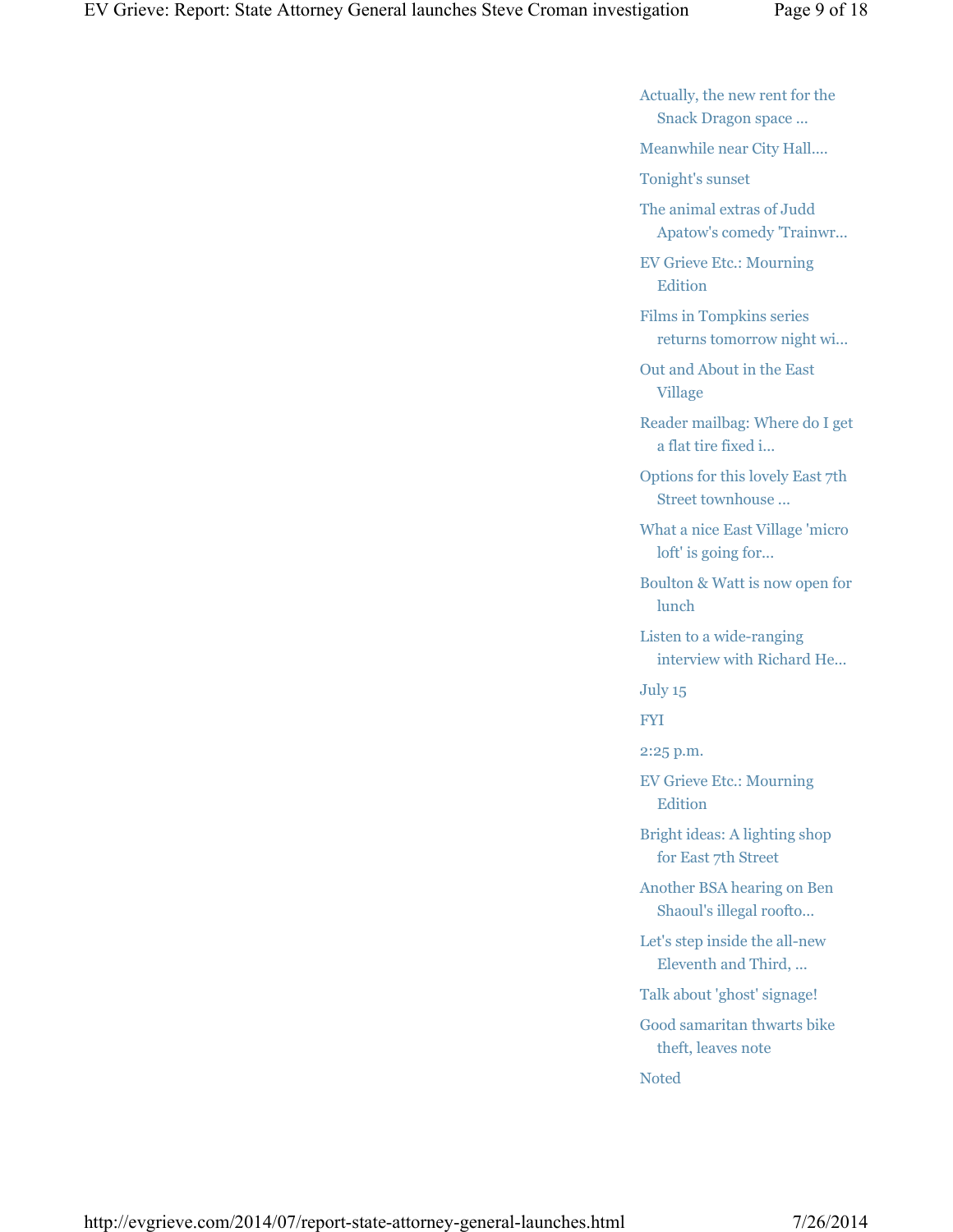That's it for the New Amsterdam Market at the Sout...

Happy Bastille Day from St. Mark's Place

Birdbath Neighborhood Green Bakery on 3rd Avenue h...

The Bao is the latest St. Mark's Place restaurant ...

Demolition watch along East 14th Street

Here is your East 14th Street Dunkin' Donuts plywo...

New murals for 90-year-old Best Housekeeping on Av...

Unidentified Flying Chickens now open on 3rd Avenu...

Frenzy

Someone stole this bike today

Free chair of the day

Week in Grieview

Avenue C in July 2010 after Germany beat Argentina...

New from 10th Street Free Press

Kids in the Park, red-tailed hawk edition

The Manhattanhenge divide

Reader report on a possible danger along the East ...

Your Manhattanhenge sunset (and entourage!)

And now, equal time for the Supermoon

Someone stole this bike last night

Street fair! Street fair! Street fair!

RIP Tommy Ramone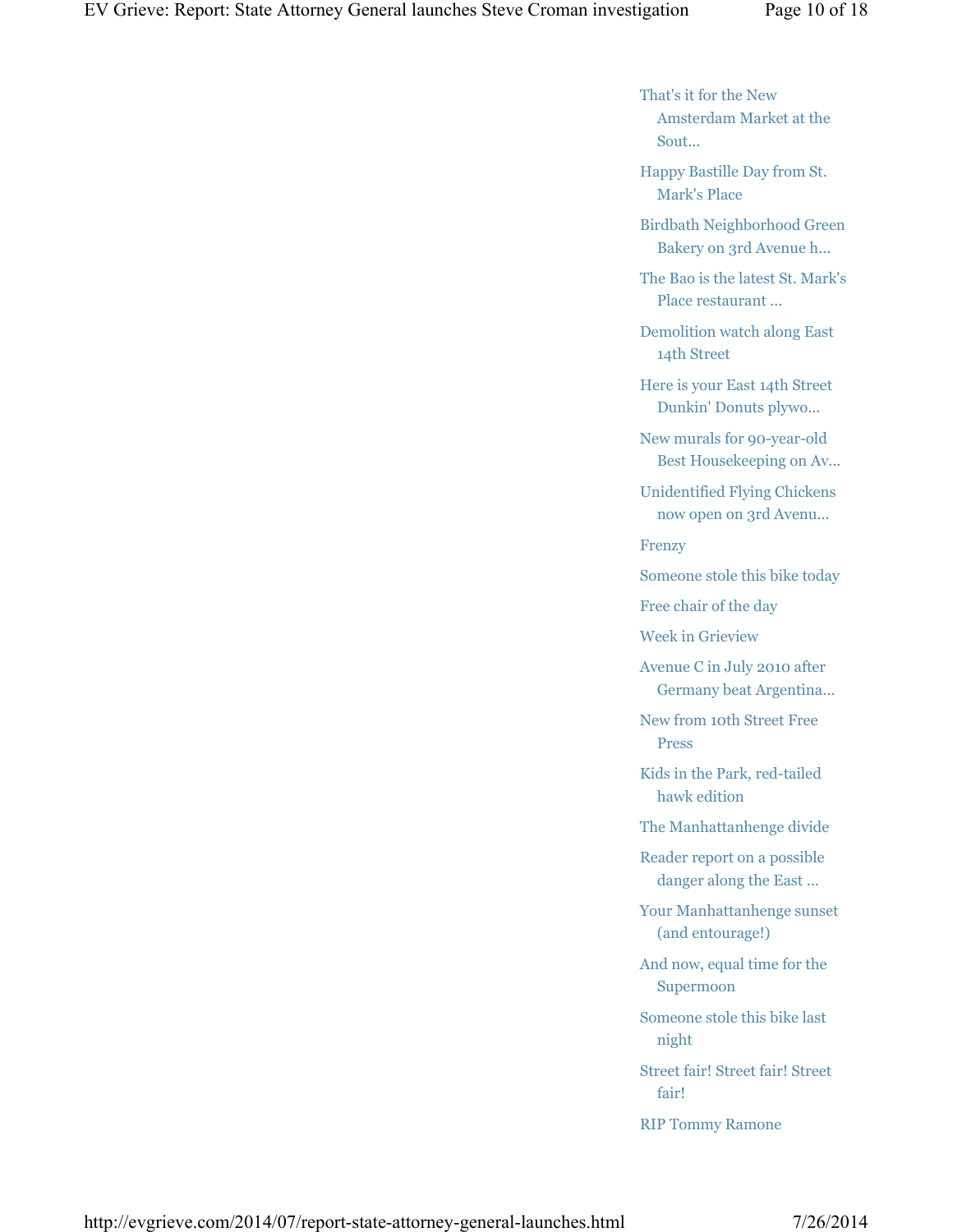### Head South

Sunset now: Manhattanhenge returns this weekend

Police say this man groped 2 women in Stuy Town

[Updated] Turk is missing!

Workers actually spotted removing donations from E...

Cromanated: The East Village Snack Dragon Taco Sha...

Summer greetings from Kita the Wonder Dog of East ...

The Robyn is now fully exposed on East 3rd Street

A glimpse of the recent past on East 4th Street

A look at (what's left) of Pier 17 at the South St...

Branch comes down on Lunasa's outdoor space

1st books arrive at the new St. Mark's Bookshop

Rodeo Bar is closing; last show set for July 26

Josie and the Windowsills

Reports outline how Kushner Companies is aggressiv...

About the design of the new St. Mark's Bookshop

Take a look inside the new condos of 227 E. 7th St...

IHOP on East 14th Street now has a sidewalk cafe

A really good time to open a bar for Argentina fan...

A visual homage to a William Blake poem outside Th...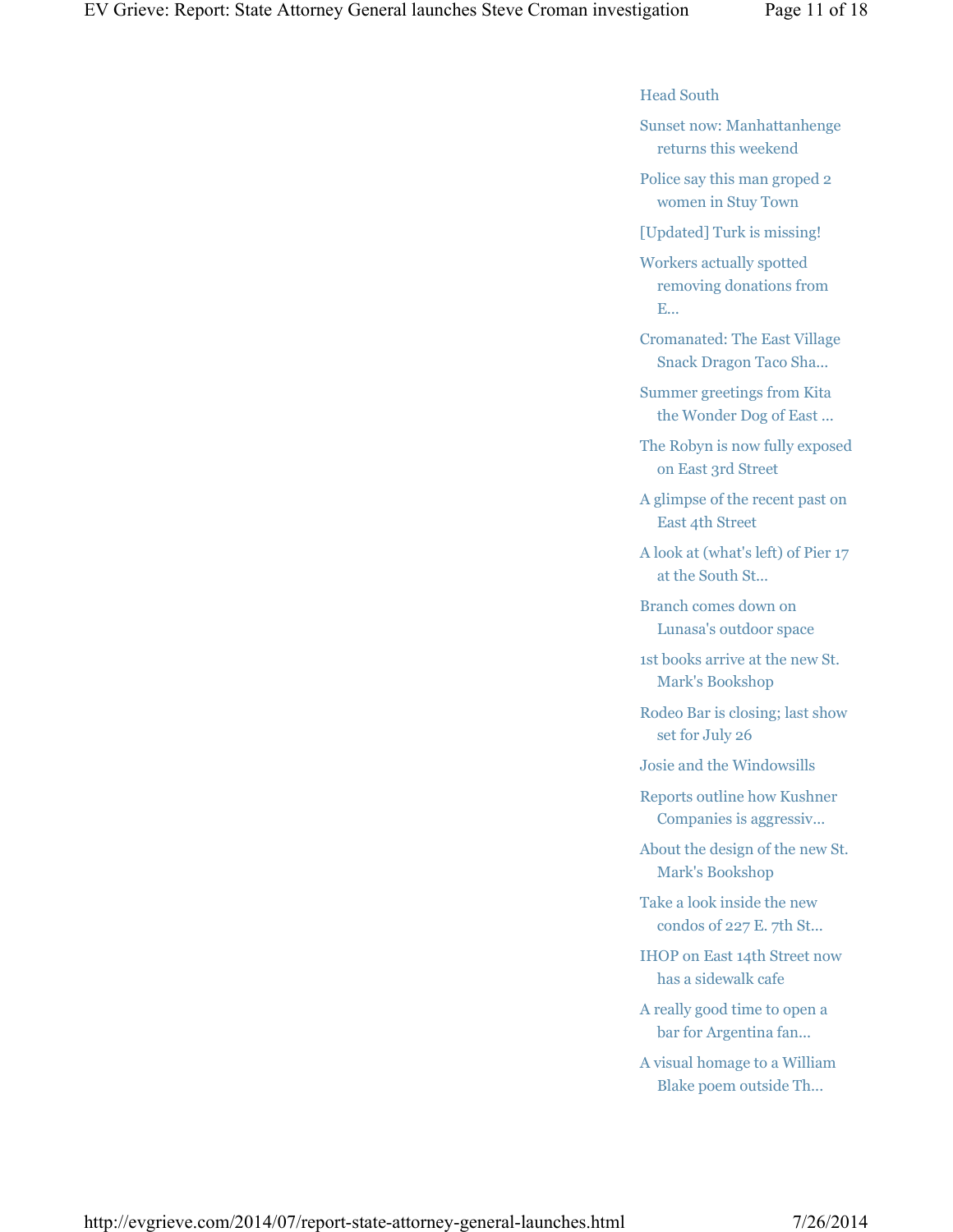Ethos Meze East Village is now open on Avenue A

Updated: Car fire on Avenue A and East 7th Street

Report: Growing soon in the former Plantworks gard...

Out and About in the East Village 2014 recap

[Updated] Stray voltage warning along Ben Shaoul's...

The Stage returns from holiday today

Residents, Hearth to meet about proposed sidewalk ...

Where are they now? Baby Hawk Edition!

What to expect when Mimi Cheng's Dumplings opens t...

That stinking feeling

Bowlmor says goodbye

The unique façade of 324 E. 4th St. is gone

Starbucks-owned Teavana coming to the former Silve...

Chef David Bouhadana looking to open Dojo Izakaya ...

The 2nd Avenue BP station has closed

The sketchy pink boxes are going away

The Adele's mini lawn not looking so good

Melting 'Flesh and Bone'

76-year-old Bowlmor Lanes closes for good today

Goat Town has closed

A GNC branch for an NYU dorm storefront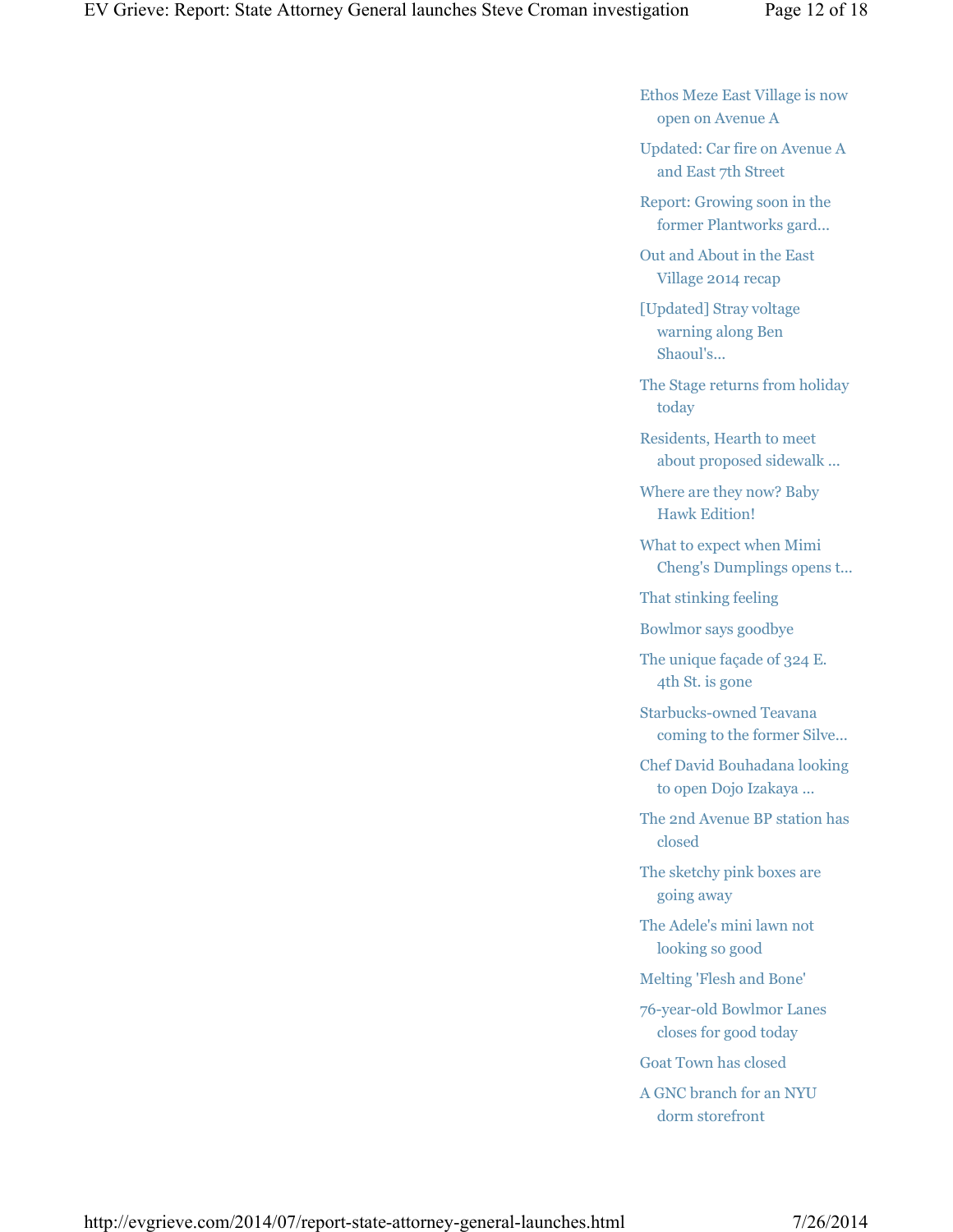Halfway home for incoming Cooper Square dorm

Apartment 13 is temporarily closed

Workers quickly gutted the former St. Mark's Books...

UFC signage arrives

Summer liking

A July 4 holiday weekend

Week in Grieview

Headless Duane Reade shopper now has a head

Sunday afternoon mannequin coverage

The Hole on the Roof Gang, perhaps?

The Moon and Mars last night from 2nd Avenue

See the conjunction of the Moon and Mars from the ...

The fireworks of the East Village from July 4

Reader report: Avoid couple with stroller asking f...

Repercussions from saying 'I see you standing ther...

Speaking of 'I see you standing there' …

Today we celebrate our Independence Day!

A July 5th flea market extravaganza on East 12th S...

Today in bus shelter news

In case you want to watch some fireworks tonight

How you can earn up to \$1,000 today!

Last night at 8:09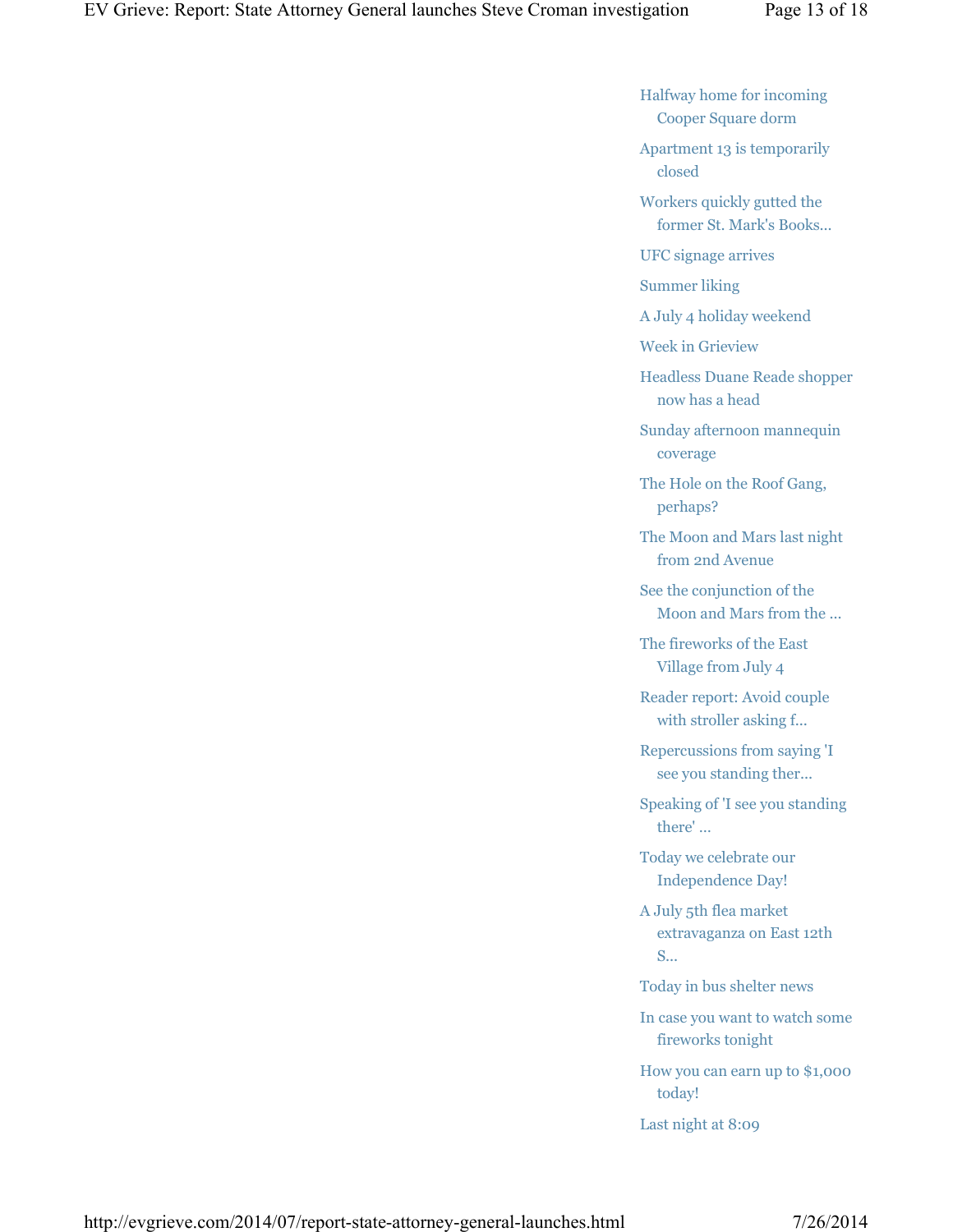### INCOMING

This man reportedly stole a bass guitar from Otto'...

Report: Citi Bike to test a valet service on Avenu...

Reader report: 'my kids are in the car and I'm out...

Rendering reveal for new building going up adjacen...

A drive by Mousey's Bar on Avenue C in 1976

East 8th Street townhouse back on the market, now ...

Urban gardener

[Updated] Sketchy pink boxes starting to fit right...

Then the eerie, after-storm glow

[Updated] Zapped!

Report: Financial help on the way to stabilize, ex...

Locked bike, street sign meet untimely end

Noted

Out and About in the East Village

End of the road: Golden Cadillac closes tomorrow n...

Last day for First Avenue Pierogi and Deli

529 E. 13th St. is on the market

Finger-painting Bounty ad namechecks the East Vill...

'Charming studio in the heart of the East Village'...

Tonight's East Village sunset is sponsored by Geic...

EV Grieve Etc.: Mourning Edition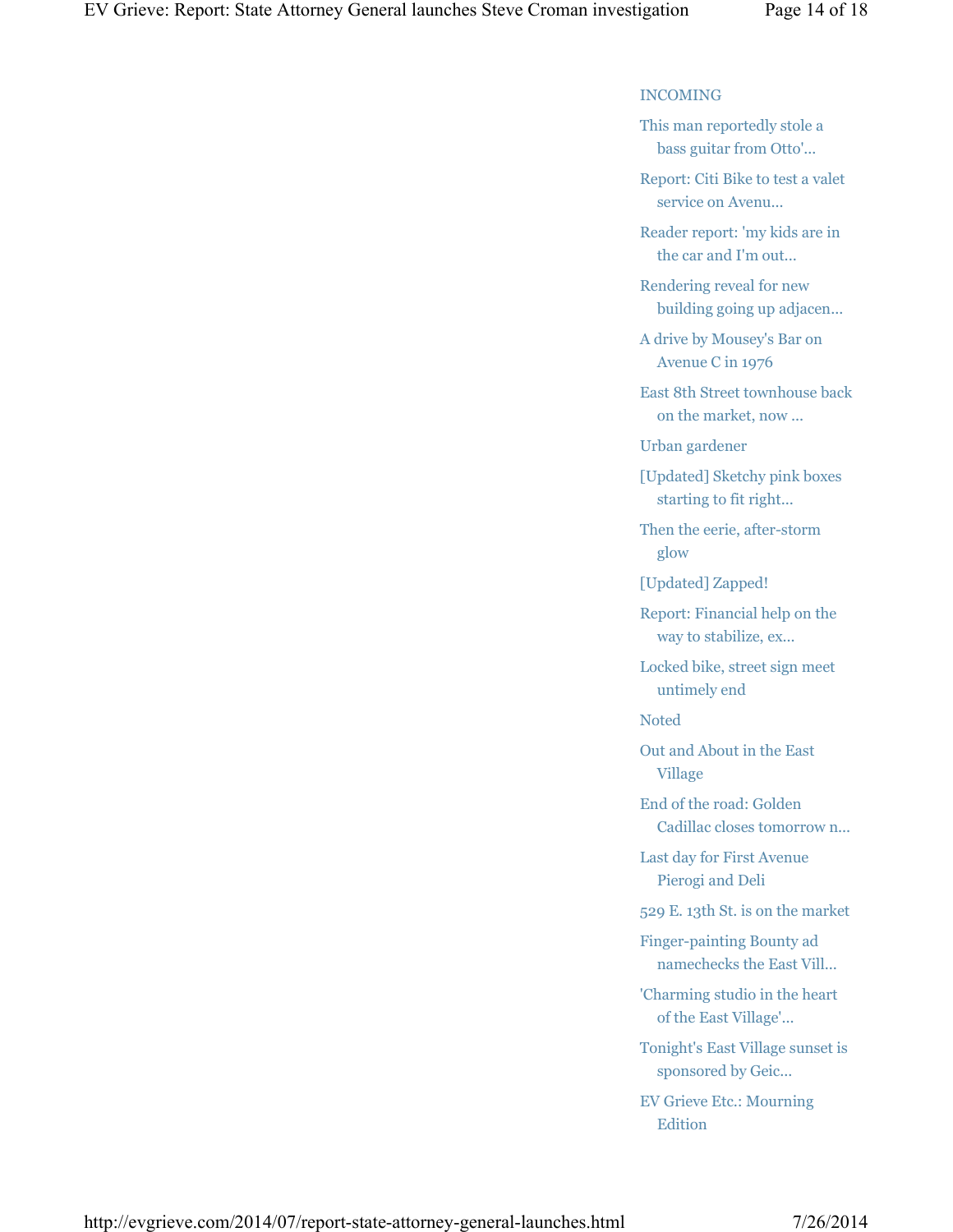Dodge City: So long to the art car of East 11th St...

- Pricing revealed for new condos on East 7th Street...
- About those new sketchy pink boxes around the East...
- Brick by brick, Eleventh and Third's transformatio...
- Opening of the new St. Mark's Bookshop pushed back...
- At the Adele, the grass is greener on the, oh forg...
- $\blacktriangleright$  June (232)
- $\blacktriangleright$  May (242)
- $\blacktriangleright$  April (224)
- $\blacktriangleright$  March (202)
- ► February (202)
- $\blacktriangleright$  January (232)
- ► 2013 (3189)
- $\blacktriangleright$  2012 (3346)
- $\blacktriangleright$  2011 (3657)
- ► 2010 (3044)
- $\blacktriangleright$  2009 (2490)
- ► 2008 (1382)
- $\blacktriangleright$  2007(8)

### P O P U L A R P O S T S



Updated] There is a woman who has been walking around the East Village topless

NSFW if you keep scrolling In the past two weeks, multiple readers have sent us emails asking if we had seen a woman walking around the ne...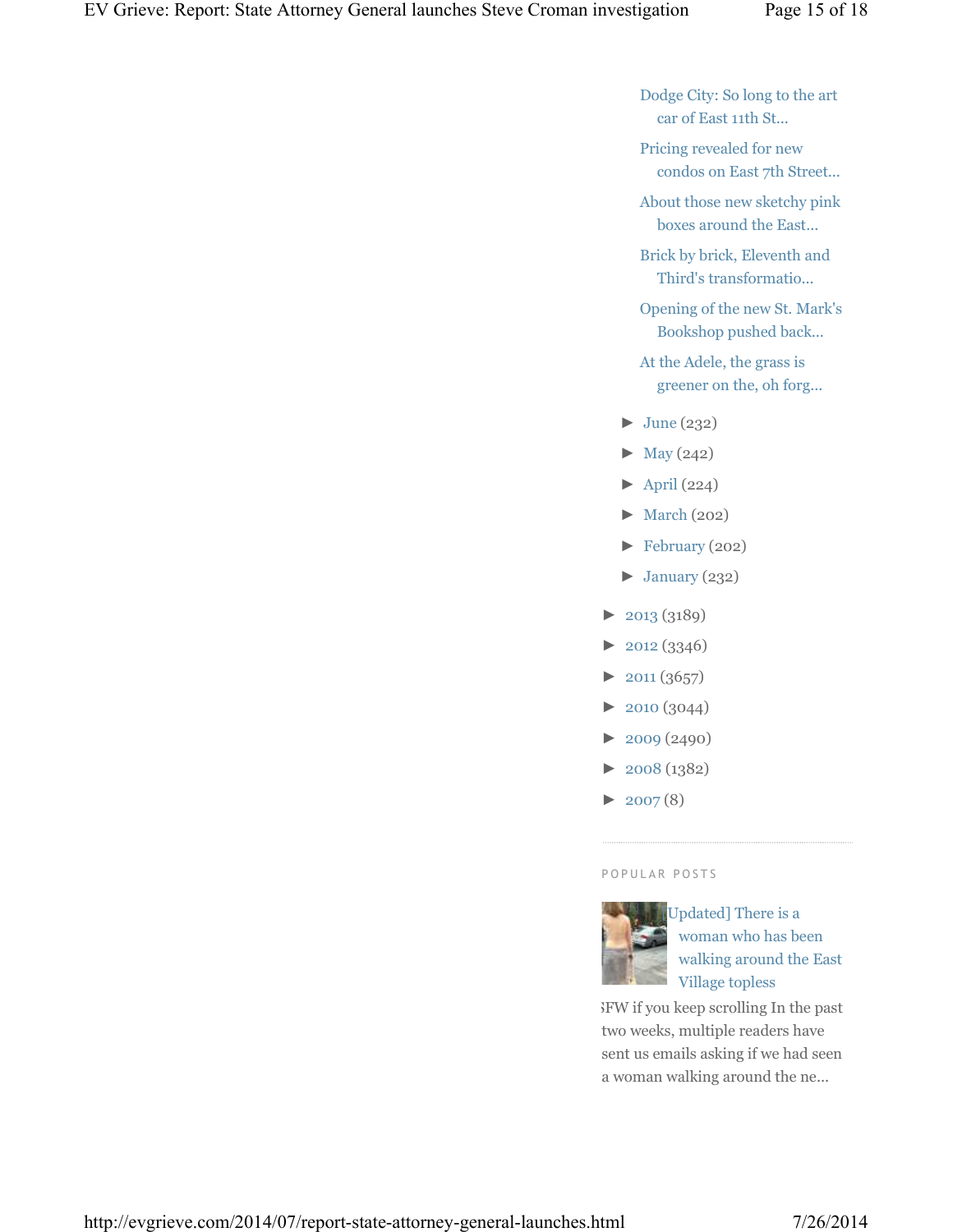

[Updated] Female diner decides to go topless last night at Verso

A story from the heatwave. At Verso last night, two diners

entered the Italian bistro on Avenue C and East Eighth Street ... the female ...



# [Updated] RIP Maggie Estep

Photo from October 2013 by Marissa Molnar via

Facebook ] Word is spreading that Maggie Estep , the writer-poetperformance artist and a...



# A Google Glass Feast

Here's a story coming from Feast , the one-plus-yearold restaurant on Third

Avenue near East 13th Street. Feast has enjoyed positiv...



# Noted

scene from yesterday morning over on East Sixth Street, where David

Schwimmer is apparently moving into a newly created mansion ... some...



Exclusive: East Village Radio is signing off after 11 years; final day of broadcasting is May 23

mage via ] East Village Radio, the 11year-old Internet radio station with a tiny storefront studio on First Avenue, is shutting down...



**Outrage over total** demolition of historic East Sixth Street townhouse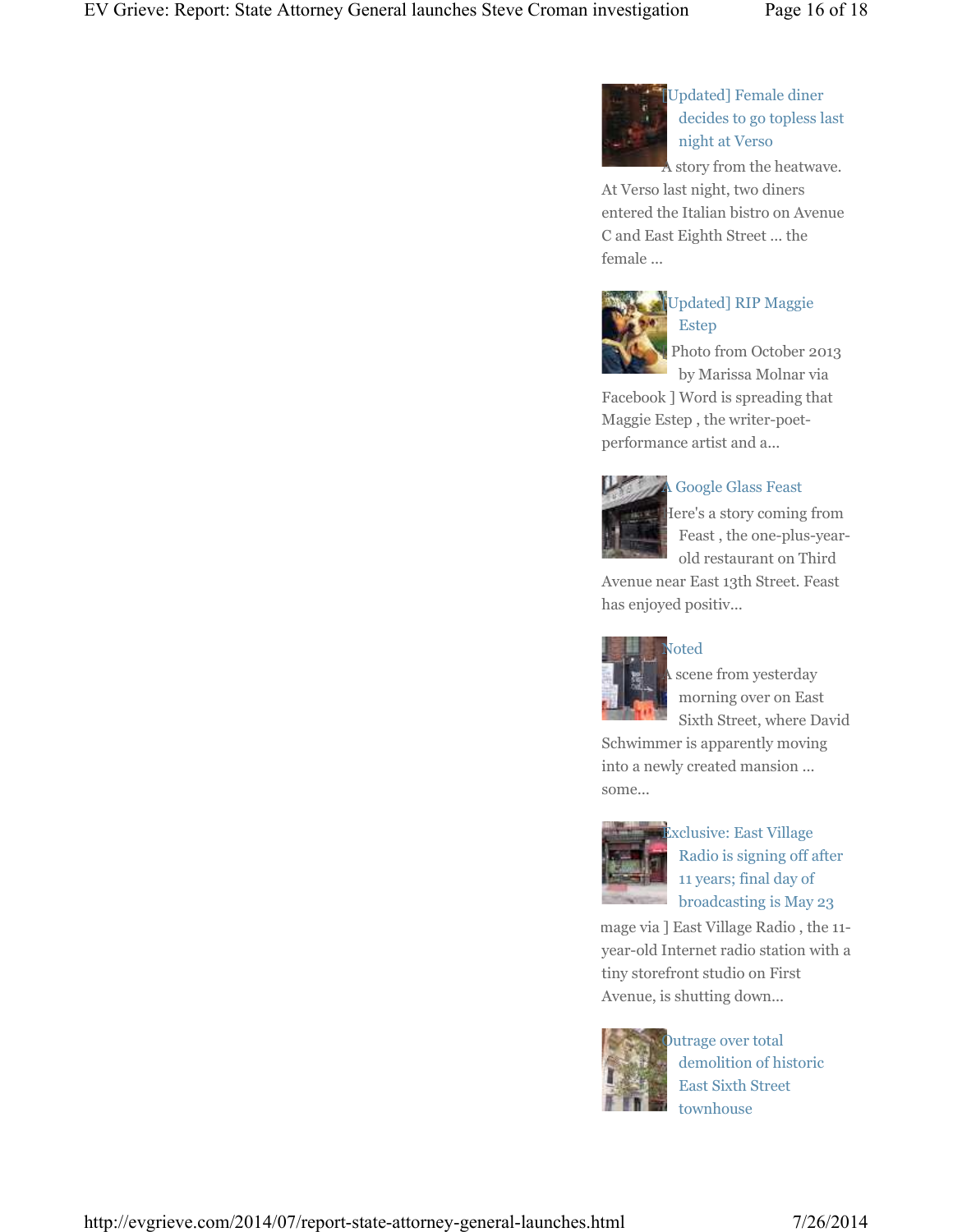few weeks ago, we pointed out the ongoing demolition at 331 E. Sixth St. , described in a real-estate listing this way: " this home w...



### RIP LES Jewels

Photo from 2011 by Bob Arihood ] Word is circulating in Tompkins

Square Park today that LES Jewels, a familiar figure in the neighborho...



# [Updated] The Joe Strummer mural is gone [ Bobby Williams ] [ Via an EVG reader ] The iconic

Joe Strummer mural that has graced the side of Niagara on East Seventh Street and ...



[Updated] Milady's closes for good after tomorrow night

Word is spreading on Twitter that Milady's , the well-worn neighborhood bar and restaurant on Prince Street at Thompson, closes for go...

### EV GRIEVE ELSEWHERE

The Huffington PostGothamistGawkerGrub StreetCurbedEaterRacked*The Villager*The Real Deal*Columbia Spectator*

#### CONTACT INFO

Try grieve98 at gmail dot com

#### C O N T R I B U T O R S

Blue Glass Bobby Williams